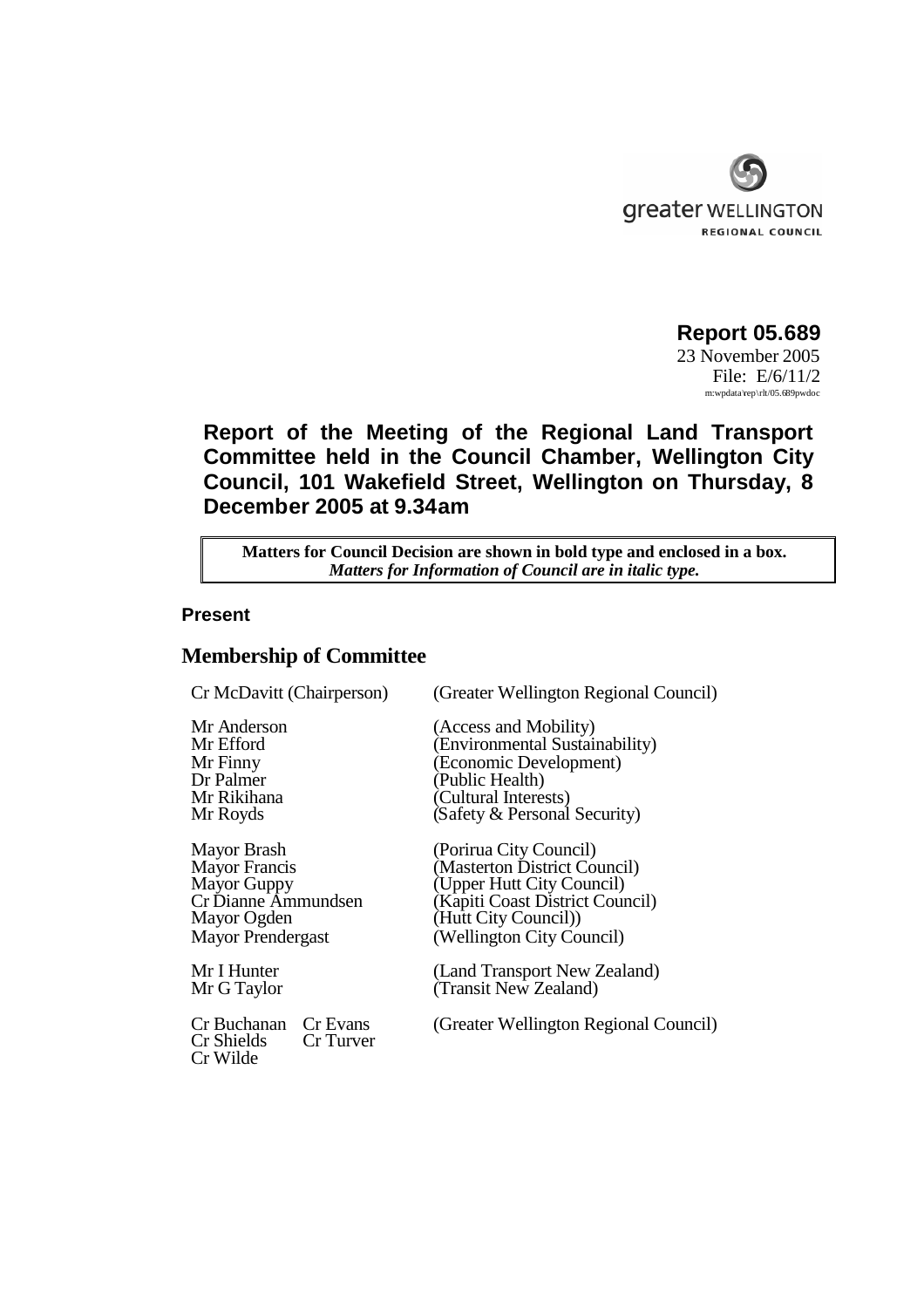**Officers Present** (Greater Wellington Regional Council representatives only recorded)

Ms Beck, Mr Cross, Ms Hayes, Mr Hewitt, Mr Jackson, Mr Reay, Dr Watson and Ms Waayer

# **Public Business**

## **Procedural Items**

RLT 62 **Apologies**

*Resolved (Cr McDavitt/Cr Shields.)*

*That the Committee*

*Accept the apologies for absence from Councillor Lowes, Mayors Milne and Staples, and Mr Paku.*

#### **Noted**

The Committee acknowledged that Councillor Ammundsen replaced Mayor Milne, and that Mr Rikihana replaced Mr Paku.

## RLT 63 **Public Participation**

#### **Chris Horne, 28 Kaihuia Street, Northland**

#### **Tabled**

A paper: "Towards a sustainable region"??......or business as usual???" with respect to the RLTS Review Strategic Options Feedback

## RLT 64 **Confirmation of Minutes**

*Resolved (Cr McDavitt/Cr Shields)*

*That the Committee:*

*Confirm the Minutes of the meetings held on 6 October 2005, Report 05.667, as amended, and confirm the Minutes of 23 November 2005, Report 05.686.*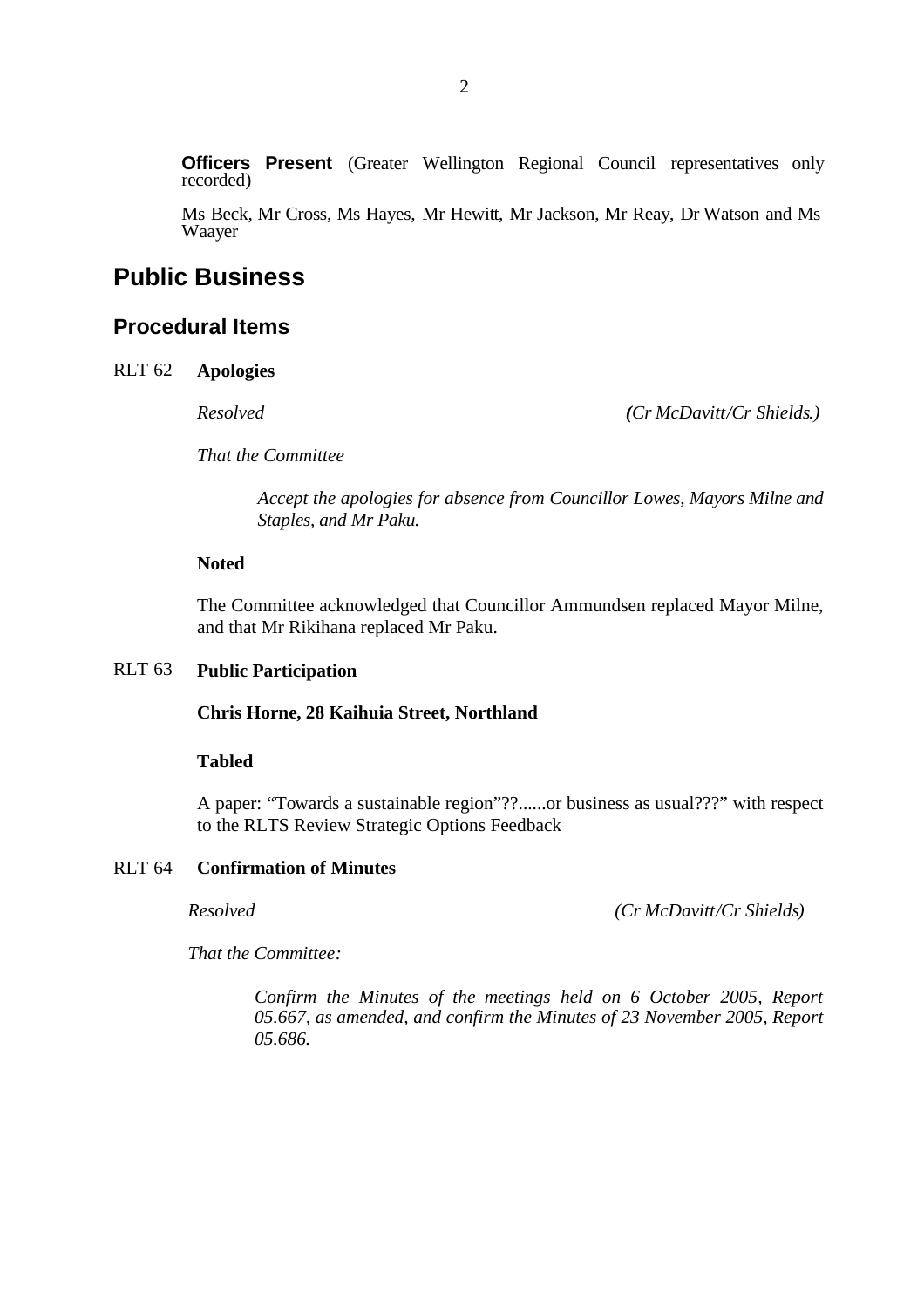## **Noted**

*Mr Efford suggested that the minutes of 6 October under RLT 52, record his suggestion that the Committee hold a workshop on the Annual Monitoring Report.*

# **Matters for Decision**

## RLT 65 **RLTS Review – the Role of Land Transport Modes**

**Report 05.673** File: TP/01/04/03

*Resolved (Cr McDavitt/Cr Evans)*

*That the Committee:*

- *(1) Receive the draft paper on the role of land transport modes.*
- *(2) Note that Transport Division officers had recorded comments of Committee members.*
- *(3) Request a redraft of the paper before reporting back.*

Mayor Ogden joined the meeting at 10.10 am

## RLT 66 **RLTS Review – Strategic Options Feedback**

**Report 05.681** File: TP/01/04/02

*Resolved (Mr Royds/Cr Buchanan)*

*That the Committee:*

- *(1) Receive the report.*
- *(2) Note that the feedback generally indicated support for the Advanced Passenger Transport option.*
- *(3) Note that Transport Division officers recorded comments made by members of the Committee.*
- *(4) Instruct officers to arrange workshops to allow the Committee to develop a preferred option.*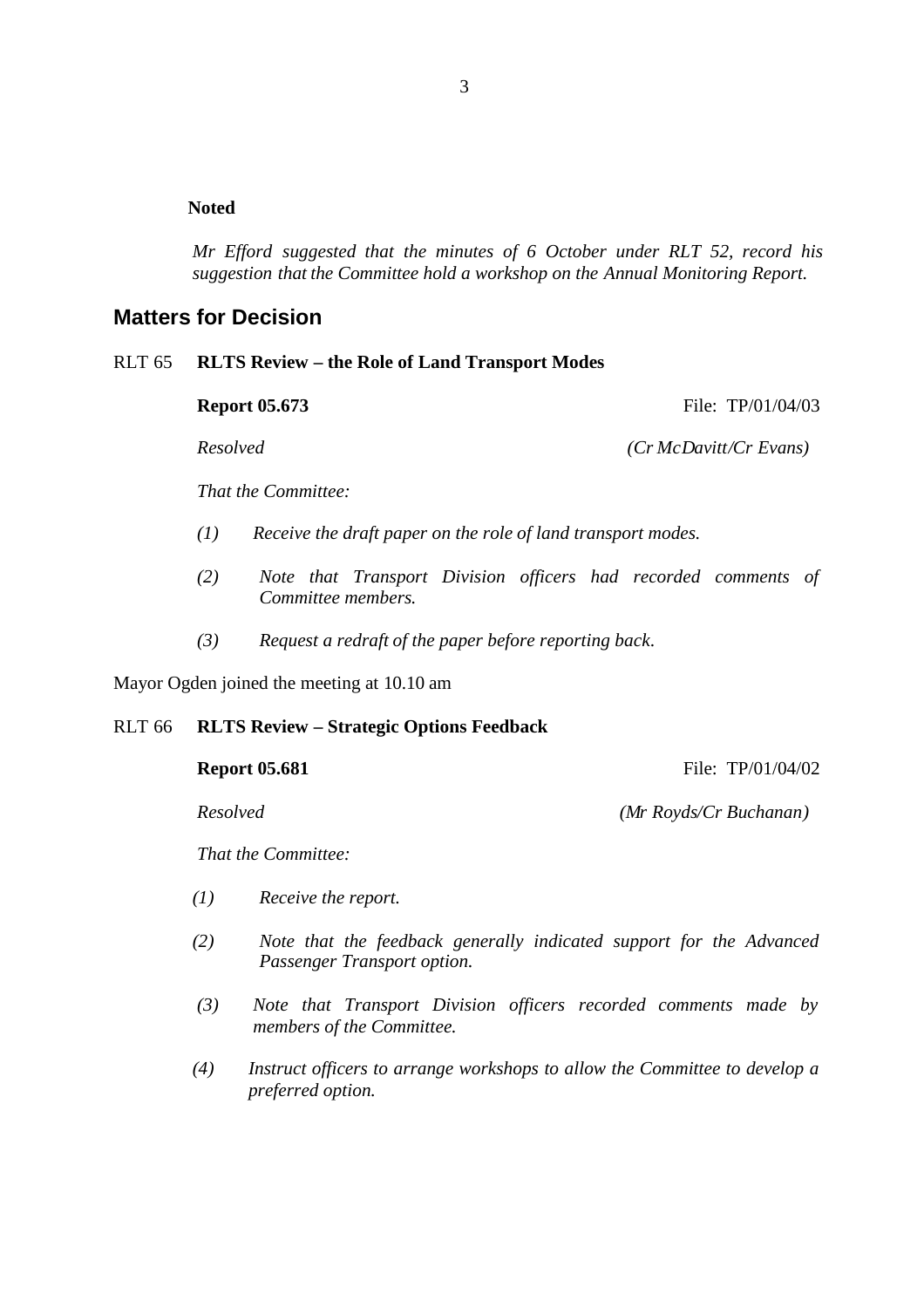### **Noted**

That if workshops are held, committee members are to be provided with a framework of the main issues involved, and a revised copy of Attachment 1.

The meeting was adjourned between 10.30 am and 10.48 am for morning tea

#### RLT 67 **Regional Travel Demand Management Strategy**

| <b>Report 05.678</b> |                                      | File: TP/03/06/04            |
|----------------------|--------------------------------------|------------------------------|
| Resolved             |                                      | $(Cr$ McDavitt/ $Cr$ Efford) |
|                      | That the Committee:                  |                              |
| (I)                  | Receive the report.                  |                              |
| (2)                  | Note the amendments to the Strategy. |                              |

*(3) Adopt the amended Regional Travel Demand Management Strategy provided in Attachment 3.*

#### **Noted**

That Transport Division officers are to add suggested amendments and comments to relevant sections prior to final publication.

## **Matters for Information**

## RLT 68 **Agency Reports on Implementing the Regional Land Transport Strategy**

**Report 05.664** File: TP/01/04/08

*Resolved (Cr McDavitt/Mr Anderson)*

*That the Committee:*

*Note the content of the report.*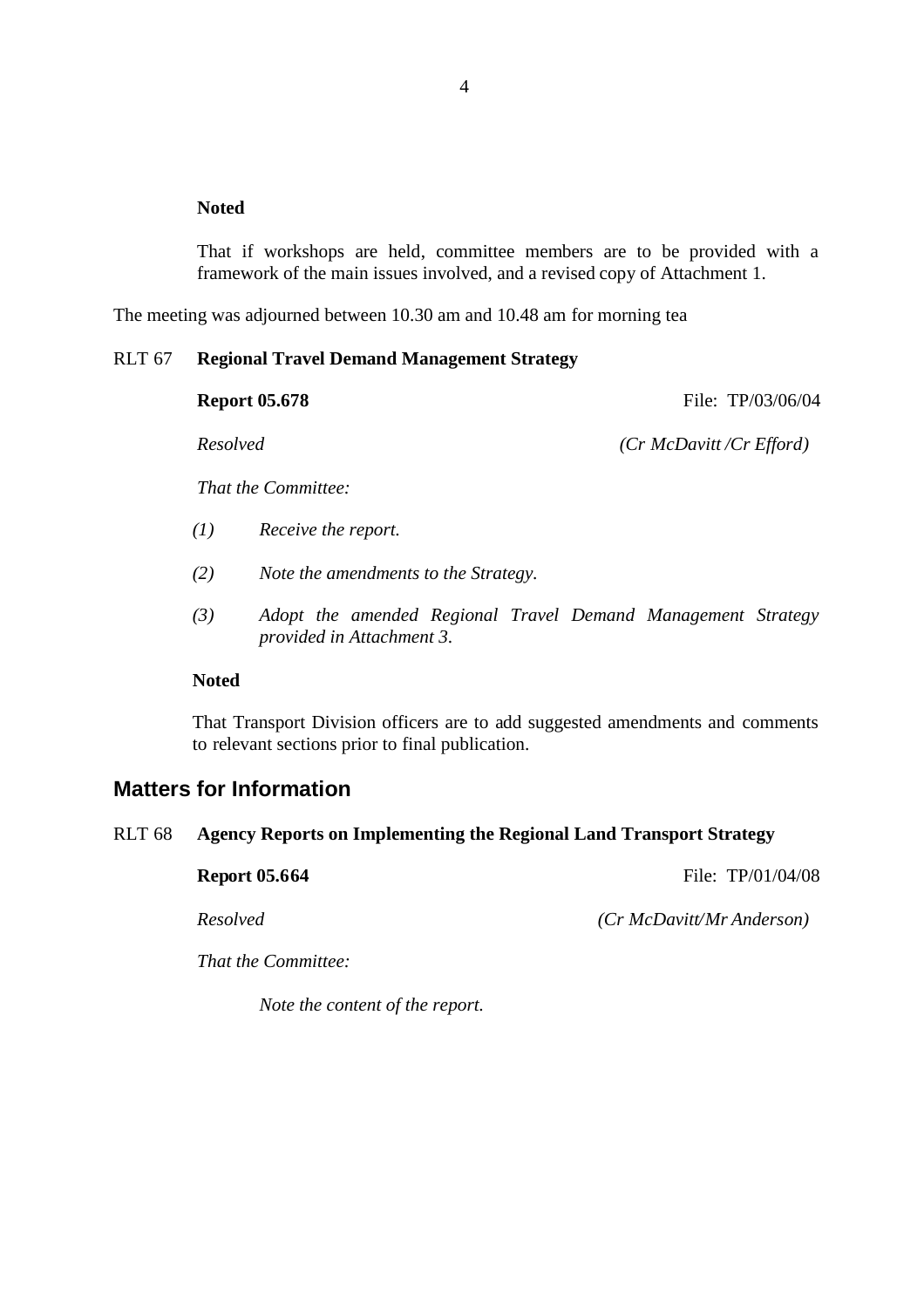### RLT 69 **Access Planning Manager's Report – Work in Progress**

**Report 05.683** File: TP/01/02/02

*Resolved (Mayor Prendergast/Cr Wilde)*

*That the Committee:*

*Note the content of the report.*

#### **Noted**

Transport Division officers to circulate a progress report on Plimmerton Park and Ride to the Committee.

Mayor Prendergast retired from the meeting at 11.57 am.

#### RLT 70 **Regional Passenger Transport Plan**

#### **Tabled**

#### **Councillor Glen Evans' Presentation**

*Resolved (Cr Evans/Cr Wilde)*

*That the Committee:*

- *(1) Receives the draft Regional Passenger Transport Plan.*
- *(2) Agrees that it will consider further any comments or recommendations that it may seek to make on the RPTP, before it goes out for consultation, as part of various proposals for amendment of the Regional Land Transport Strategy*
- *(3) Request clarification by the Officers of the timetable for the process to be adopted.*

Mayor Guppy requested that his vote against the above resolution be recorded